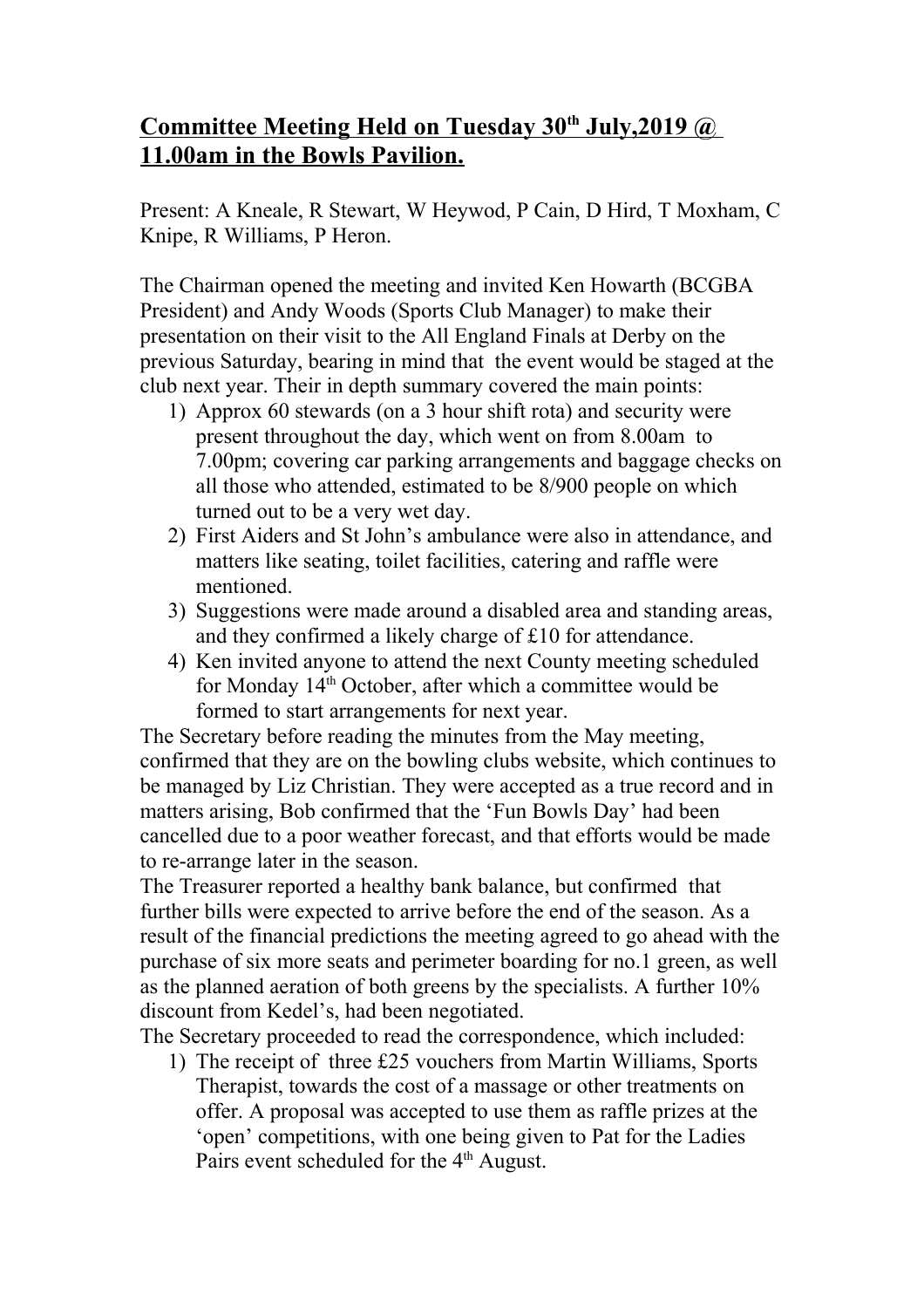- 2) Email from the County advertising courses for referees.
- 3) Email from Cumbria Ladies thanking us for the use of the green and facilities for their match against Yorkshire.
- 4) Letters sent to the Furness Building Soc. Lloyds and Barclays Bank asking for financial support. (to which no replies had been received).
- 5) Email from Rigby Taylor, our grounds treatments specialists, confirming that they were unable to sponsor the club at this time.

The league delegate reported on recent meetings attended:

- 1) The U&DBL requested that the listing of registered bowlers be updated to reflect those currently playing, and to check out a duplication of CU numbers between Mike Kittley and Harry Dagger.
- 2) Mark Curwen was to run a marathon, and clubs were to be requested to make a donation of £5 towards a Cancer charity.
- 3) Due to a lack of sponsorship, the Charity Pairs competition was to be cancelled this year.
- 1) The F&DBL held 1 minutes silence for Ray Johnson, John Hartley and Ged Harris.
- 2) The Steve Porter bowls competition had been accepted as a Grand Masters event.
- 3) Letter received from Ian Hall concerning bad behaviour.
- 4) Dress code would apply to the £500 handicap scheduled for the  $4<sup>th</sup>$ August at Roose and Salthouse.
- 5)  $1<sup>st</sup> Division playoff would now be held at Glaxo due to the$ condition of the West Mount green.

In summarising the situation around recent comps held at the club, and the position regarding sponsorship, the Secretary confirmed that both the Over 65's Handicap and the Over 60's Pairs had been a financial success, and that all sponsorship moneys had been received or pledged from all but Kimberly Clark and S N Engineering. The Jack Marklew singles was due to be played on Sunday  $11<sup>th</sup>$  August, and 50 entries had been received so far to date.

A text message had been received from Neil Jones thanking the club for the use of both greens and facilities for the Big Smash, and would welcome the opportunity of doing the same next year. It was estimated that the club had made a profit of several hundred pounds from the event.

In any other business, Colin raised a question around team selection for the latter part of the F&DBL season, with particular reference to the 'B' team facing relegation. After much discussion, the meeting decided that